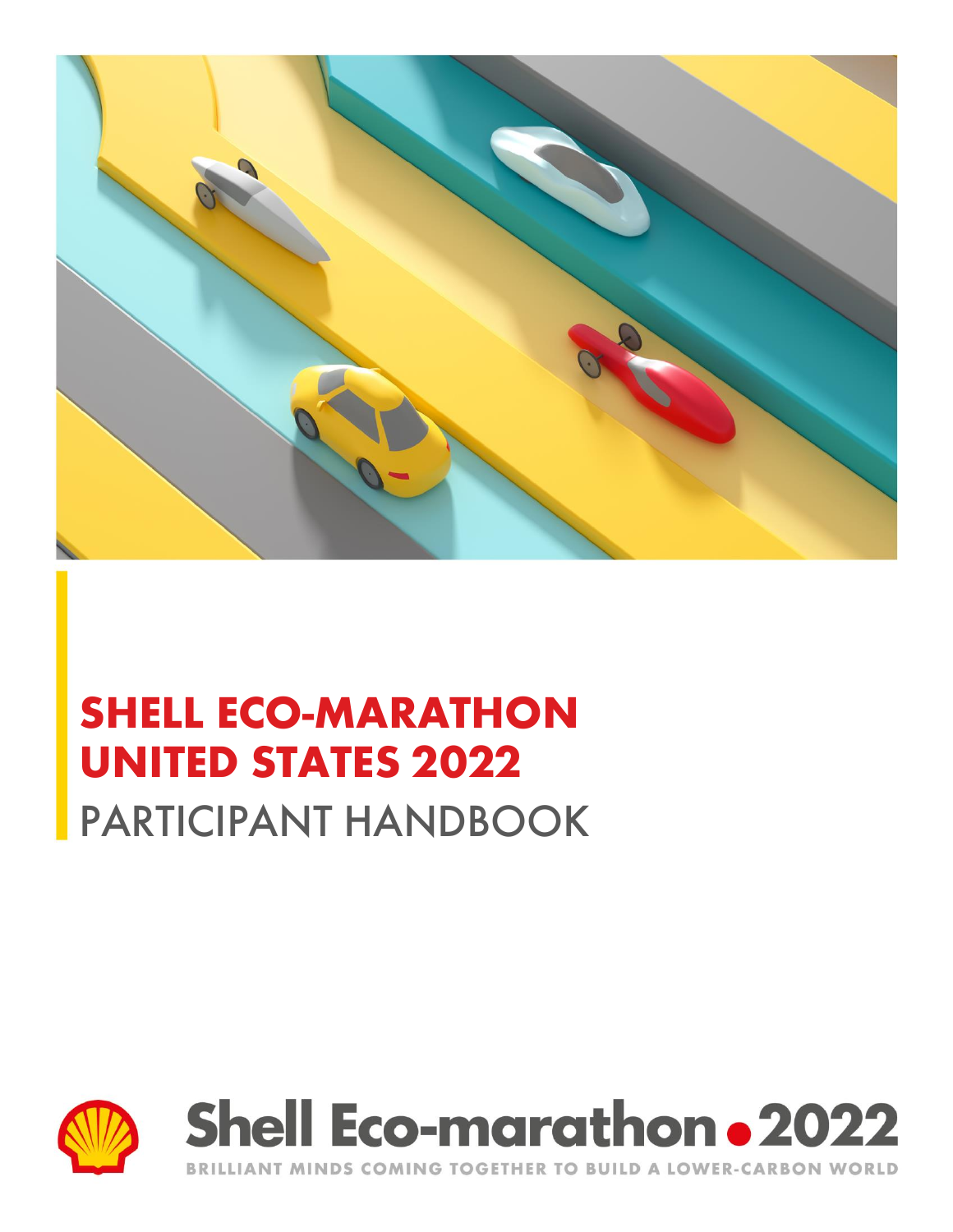# **SHELL ECO-MARATHON UNITED STATES 2022**

**PARTICIPANT HANDBOOK** 

# **CONTENTS**

| 1. DELIVERIES TO INDIANAPOLIS MOTOR SPEEDWAY3 |  |
|-----------------------------------------------|--|
|                                               |  |
|                                               |  |
|                                               |  |
|                                               |  |
|                                               |  |
|                                               |  |
|                                               |  |
|                                               |  |
|                                               |  |
|                                               |  |
|                                               |  |
|                                               |  |
|                                               |  |
|                                               |  |
|                                               |  |
|                                               |  |
|                                               |  |
|                                               |  |
|                                               |  |
|                                               |  |
|                                               |  |
|                                               |  |
|                                               |  |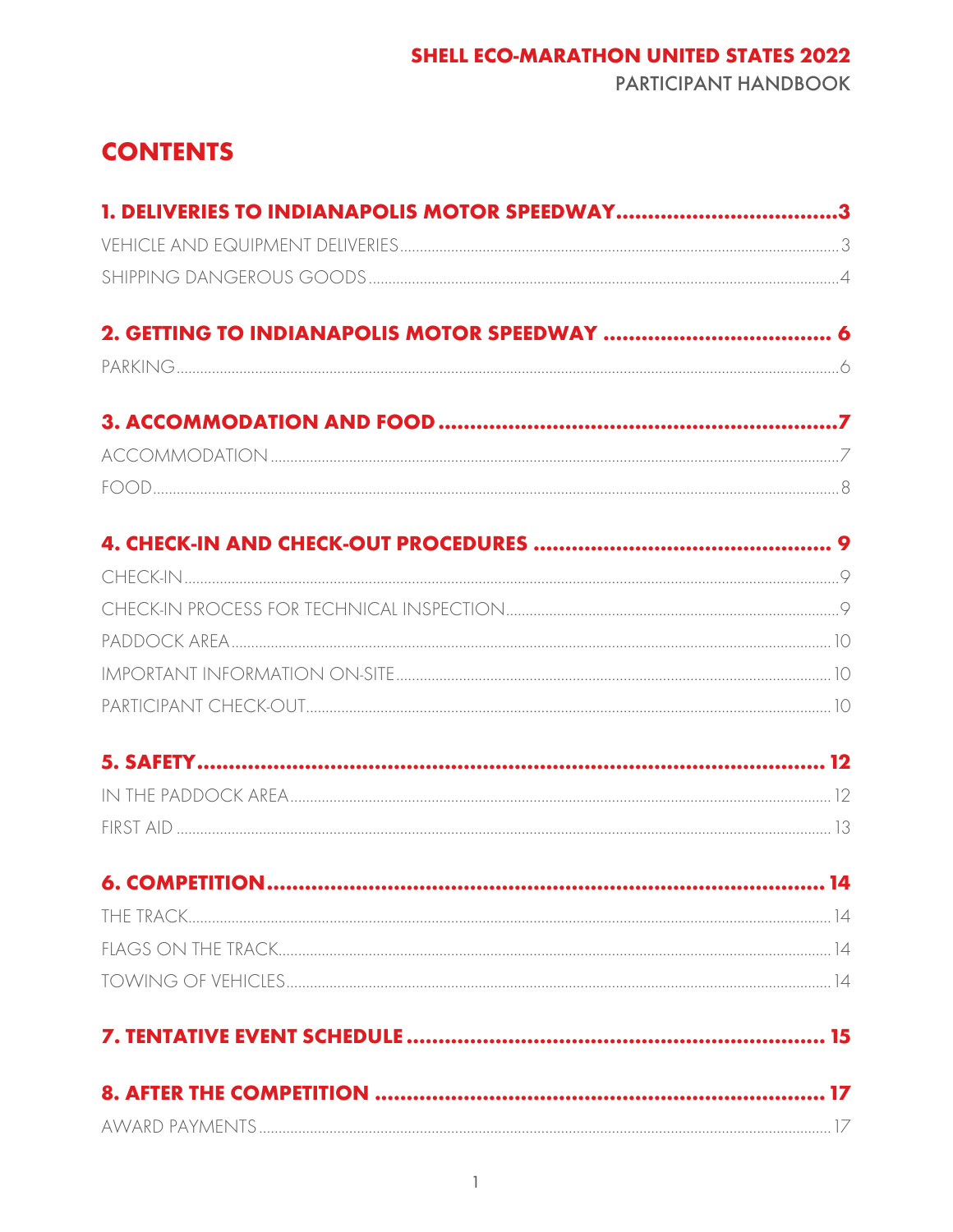### **SHELL ECO-MARATHON UNITED STATES 2022**

**PARTICIPANT HANDBOOK**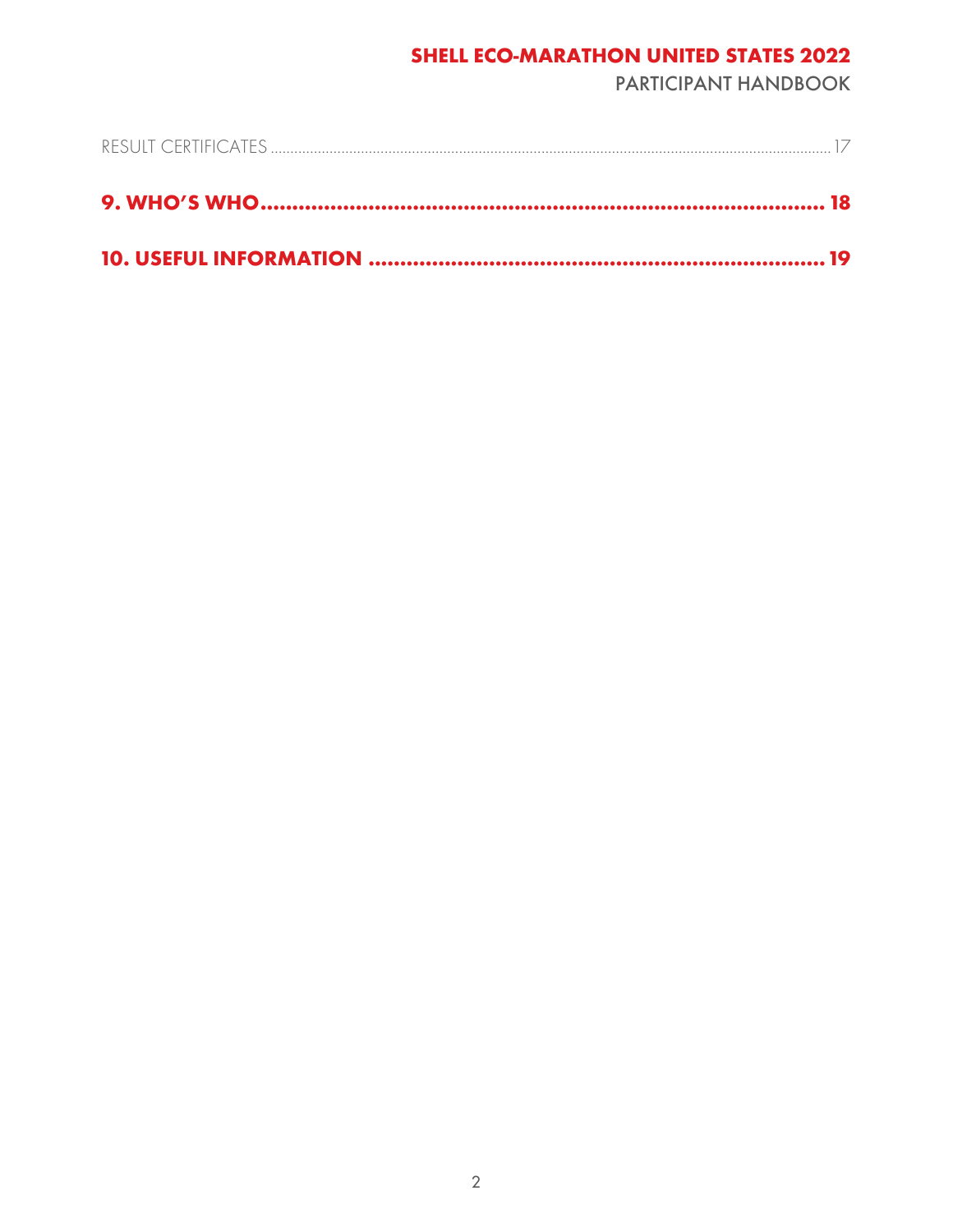PARTICIPANT HANDBOOK

# <span id="page-3-0"></span>**1. DELIVERIES TO INDIANAPOLIS MOTOR SPEEDWAY**

### <span id="page-3-1"></span>VEHICLE AND EQUIPMENT DELIVERIES

Teams have three options to deliver their vehicle and equipment to Indianapolis Motor Speedway:

- 1. Delivery through Agility
- 2. Delivery through another freight forwarder
- 3. Drive equipment and vehicle to the event themselves

Delivery instructions vary according to which option the Team has chosen.

#### 1. DELIVERY THROUGH AGILITY

Agility Fairs & Events is the official shipping partner for all Shell Eco-marathon events for domestic and international shipments, brokerage and customs support. Teams are encouraged to contact Agility at [SEMUstudents@agility.com](mailto:SEMUstudents@agility.com) to receive a quote or assistance with Dangerous Goods procedures.

#### 2. DELIVERY THROUGH ANOTHER FREIGHT FOWARDER

If you are using another freight forwarding company, please read the following guidelines very carefully and make sure you communicate them clearly to your freight forwarder.

All deliveries must be made on Friday, April 8. All pick-ups must be made on Thursday, April 14 ONLY.

The delivery address is: Indianapolis Motor Speedway Shell Eco-marathon United States 2022 4750 West 16th Street Indianapolis, IN 46222 Team Name attn. Geo Sedun, Shipping Manager

No deliveries will be accepted before or after these dates, so make sure your transporter is aware of this. If your transporter turns up before or after these dates, delivery will not be possible and the truck will have to turn back.

On-site contact for delivery: Geo Sedun: +1 917-526-2268

Please contact <u>ecomarathonamericas@shell.com</u> if you have questions about the shipping procedures.

Note that all items and materials that must be brought into the facility are subject to material handling charges and are the responsibility of the Team.

The Organisers will deliver all Team crates to their assigned garages in the paddock area upon arrival. Agility will also have a representative available to provide shipping assistance during the competition.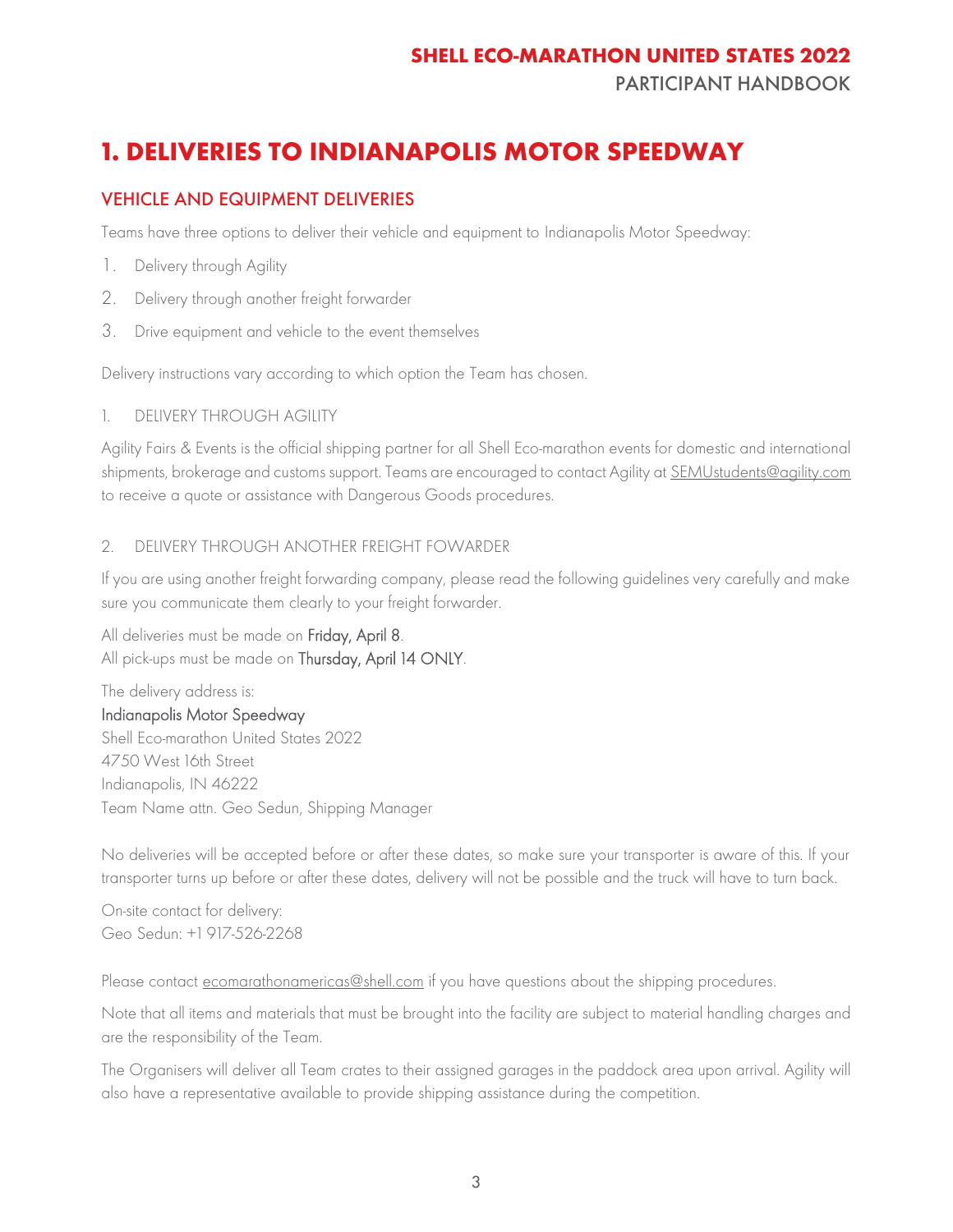#### 3. TEAMS DRIVING TO INDIANAPOLIS THEMSELVES

If a Team is driving their Shell Eco-marathon vehicle and equipment to the event themselves, carefully note the following information:

■ Team arrivals and deliveries to the paddock will be accepted from 12:00 p.m. to 05:00 p.m. on Sunday, April 10 and from 08:00 a.m. to 12:00 p.m. (noon) on Monday, April 11 ONLY.

The address is: Indianapolis Motor Speedway 4790 West 16th Street Indianapolis, IN 46222

Teams must follow the traffic marshal's directions and park the vehicle. Once parked, the Team Manager and present Team Members must proceed to participant check-in.

### <span id="page-4-0"></span>SHIPPING DANGEROUS GOODS

Commercial transport of Dangerous Goods is a risk if not correctly packed or handled. If the goods are hidden, declared incorrectly, left undeclared, packed or labelled incorrectly, health and safety is severely compromised. Commercial freight transportation regulations have increased significantly worldwide within the last couple of years requiring Shell Eco-marathon student teams to seek and understand the current restrictions/regulations, and the ramifications for non-compliance.

Agility Fairs & Events Logistics is the Global Freighting Partner for Shell Eco-marathon. Their global expertise will assist you in identifying any shipping restrictions/regulations for any chemicals and selected batteries. They will outline the process of packing and shipping your Shell Eco-marathon vehicle crates through commercial carriers to Shell Eco-marathon events worldwide.

Shipping Dangerous Goods such as batteries, pressurised containers or flammable liquids is heavily regulated internationally as improper packing can have catastrophic consequences. As per [Article 24i](https://base.makethefuture.shell/en_gb/service/api/home/shell-eco-marathon/global-rules/_jcr_content/root/content/document_listing/items/download_595134961.stream/1630485146156/38a7abe7331aaa24603d0e8b158565cc726ab78d/shell-eco-marathon-2022-official-rules-chapter-i.pdf) teams are required to seek early guidance regarding the shipment of any Dangerous Goods from their commercial freight company or from our global freighting partner, Agility Fairs & Events. Teams may contact Agility at SEMUstudents@agility.com.

If teams are using air freight to ship their vehicle, they are advised to ship their batteries separately from their main crate by sea to minimise risks and to avoid having their whole crate being designated as 'Dangerous Goods'.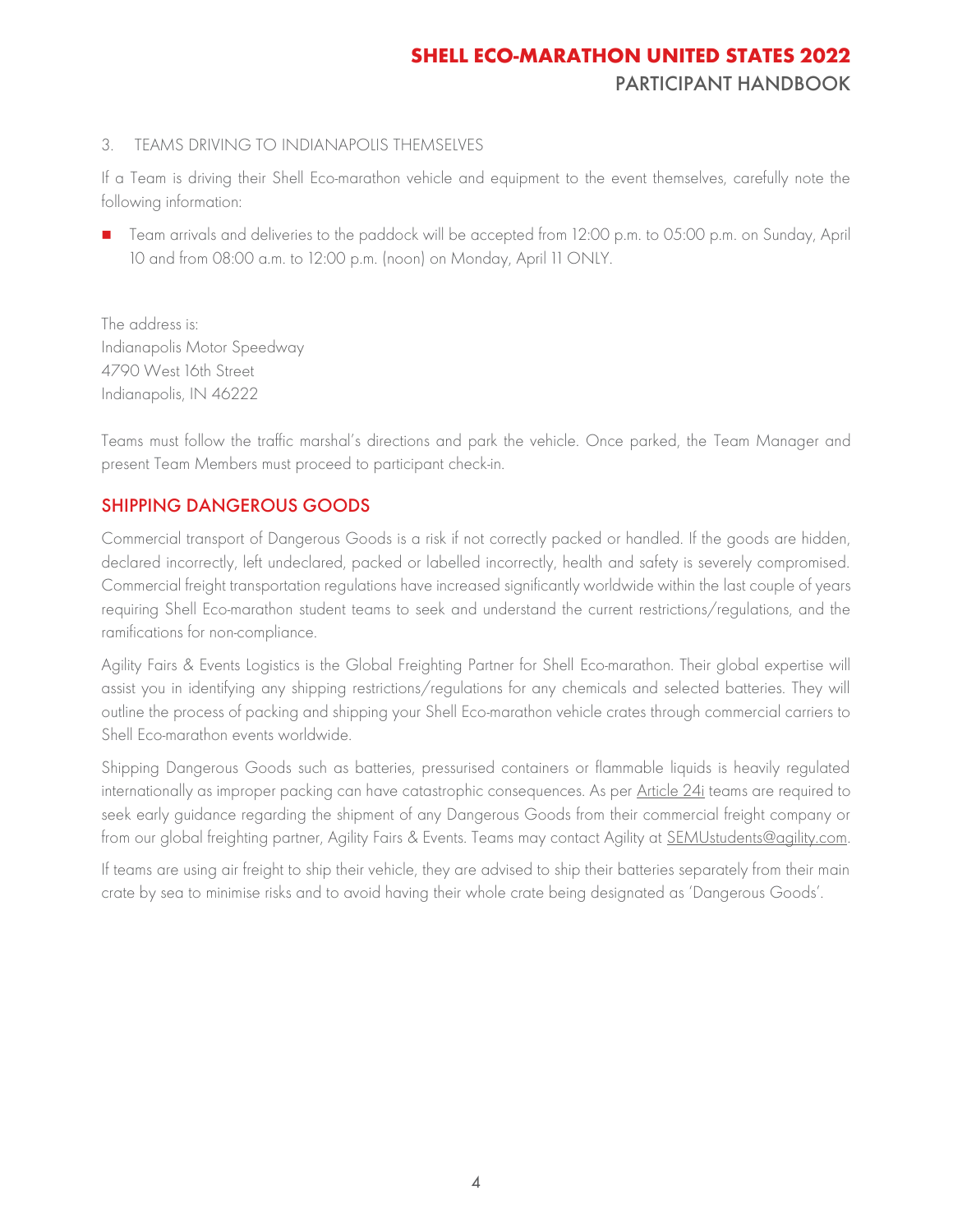We require the following documentation from all teams shipping commercially, i.e. not taking the competition vehicle to the venue in their own cars, to show that care has been taken to pack the goods safely. There are two forms of documentation we accept:

■ Dangerous Goods certificate from an official Dangerous Goods packer stating that the crate has been packed according to international safety standards.

Or

- A [Shipping Form + Dangerous Goods Packing Declaration](https://register.makethefuture.shell/content/dam/sem-aem/sem-2022/sem-usa-2022/SEM%20USA%202022%20-%20Shipping%20Form%20and%20DG%20Packing%20Declaration%20V3.pdf) which requires a person of authority at your institution to confirm that
	- (i) They have thoroughly checked the packing of your crates and it is safe to be transported via Commercial Transportation.
	- (ii) They will undertake any financial and legal liabilities that might arise from incidents caused by failures to pack Dangerous Goods safely.

The forms of documentation we accept differ based on the type of freight you are using to transport your crate.

| <b>AIR FREIGHT</b>                                                                                                                                                                                                                         | <b>SEA FREIGHT</b>                     | <b>ROAD FREIGHT</b>                    |
|--------------------------------------------------------------------------------------------------------------------------------------------------------------------------------------------------------------------------------------------|----------------------------------------|----------------------------------------|
| Only Dangerous Goods certificate allowed if<br>there are Dangerous Goods in the crate                                                                                                                                                      | Dangerous Goods<br>certificate or      | Dangerous Goods<br>Packing Declaration |
| If you have no Dangerous Goods in your crate,<br>we will accept the Dangerous Goods Packing<br>Declaration provisionally. We will check on site<br>and if this is a false declaration, penalties up to<br>disqualification will be levied. | Dangerous Goods<br>Packing Declaration |                                        |

Teams must upload their Dangerous Goods documentation to the registration portal as part of the logistics registration phase, before the crate gets picked up by their off-shore freight forwarder. The penalty applied to Teams who bypass the requirements for commercially shipping Dangerous Goods may be considered as the third infraction according to [Article 8 of Chapter I.](https://base.makethefuture.shell/en_gb/service/api/home/shell-eco-marathon/global-rules/_jcr_content/root/content/document_listing/items/download_595134961.stream/1630485146156/38a7abe7331aaa24603d0e8b158565cc726ab78d/shell-eco-marathon-2022-official-rules-chapter-i.pdf)

More information on Dangerous Goods can be found in the [Dangerous Goods Shipping Guide.](https://register.makethefuture.shell/content/dam/sem-aem/sem-2022/sem-usa-2022/Shell%20Eco-marathon%202022%20Dangerous%20Goods%20Guide.pdf) The template for the Dangerous Goods Packing Declaration can be found in the [here.](https://register.makethefuture.shell/content/dam/sem-aem/sem-2022/sem-usa-2022/SEM%20USA%202022%20-%20Shipping%20Form%20and%20DG%20Packing%20Declaration%20V3.pdf)

All air freighted crates will be inspected by a certified Dangerous Goods Inspector provided by the Organisers prior to being collected at the end of the event. Should any non-compliant material be found in the crate by our inspector, the Team will be contacted to resolve the issue or authorise disposal of the material. If we do not receive a response within 24 hours, we will remove and dispose of the non-compliant material so as to not delay the shipment process.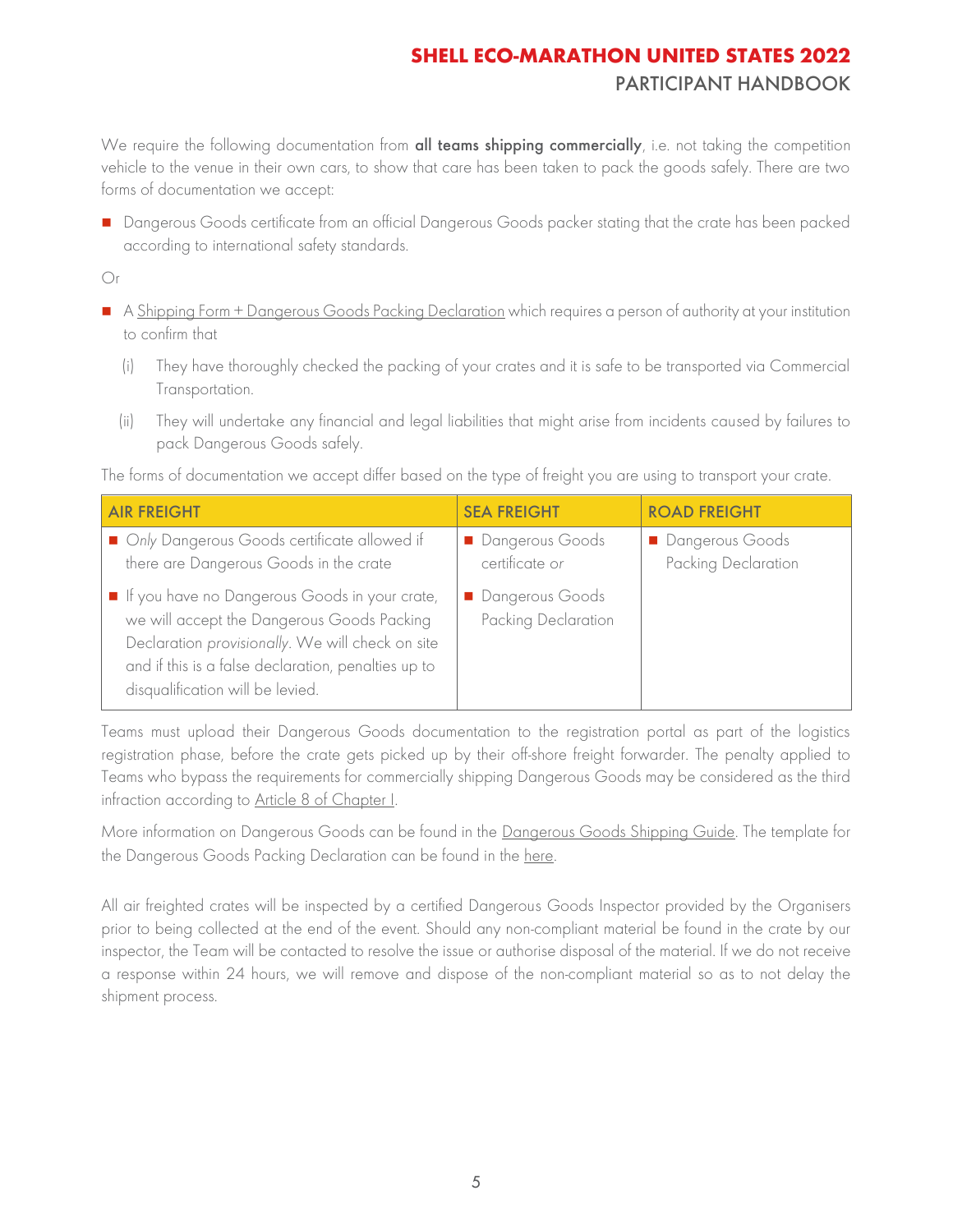# <span id="page-6-0"></span>**2. GETTING TO INDIANAPOLIS MOTOR SPEEDWAY**



Address: Indianapolis Motor Speedway 4790 West 16th Street Indianapolis, IN 46222

Indianapolis Motor Speedway is located northwest of downtown Indianapolis. Student teams should use the South Chute Tunnel, following directions for the Indianapolis Motor Speedway Museum.

### <span id="page-6-1"></span>PARKING

Free parking will be available for all participating teams at Indianapolis Motor Speedway.

Teams can begin moving their trailers into Indianapolis Motor Speedway on Sunday, April 10, at noon. Please follow on-site parking instructions upon arrival.

Please take note of the trailer parking hours below. If you cannot park within these hours, please let the Organisers know as soon as possible.

- Sunday, April 10: 12:00 p.m. 6:00 p.m.
- Monday, April 11: 9:00 a.m. 12:00 p.m.
	- You will not be able to unload your trailers before Sunday, April 10 at 12:00 p.m.
	- Camping in the parking lot is strictly prohibited. Teams planning to stay on-site for the event must unload all their equipment upon arrival and settle in the designated camping area.
	- **Trailers cannot be driven into the paddock area for any reason other than loading and unloading** purposes.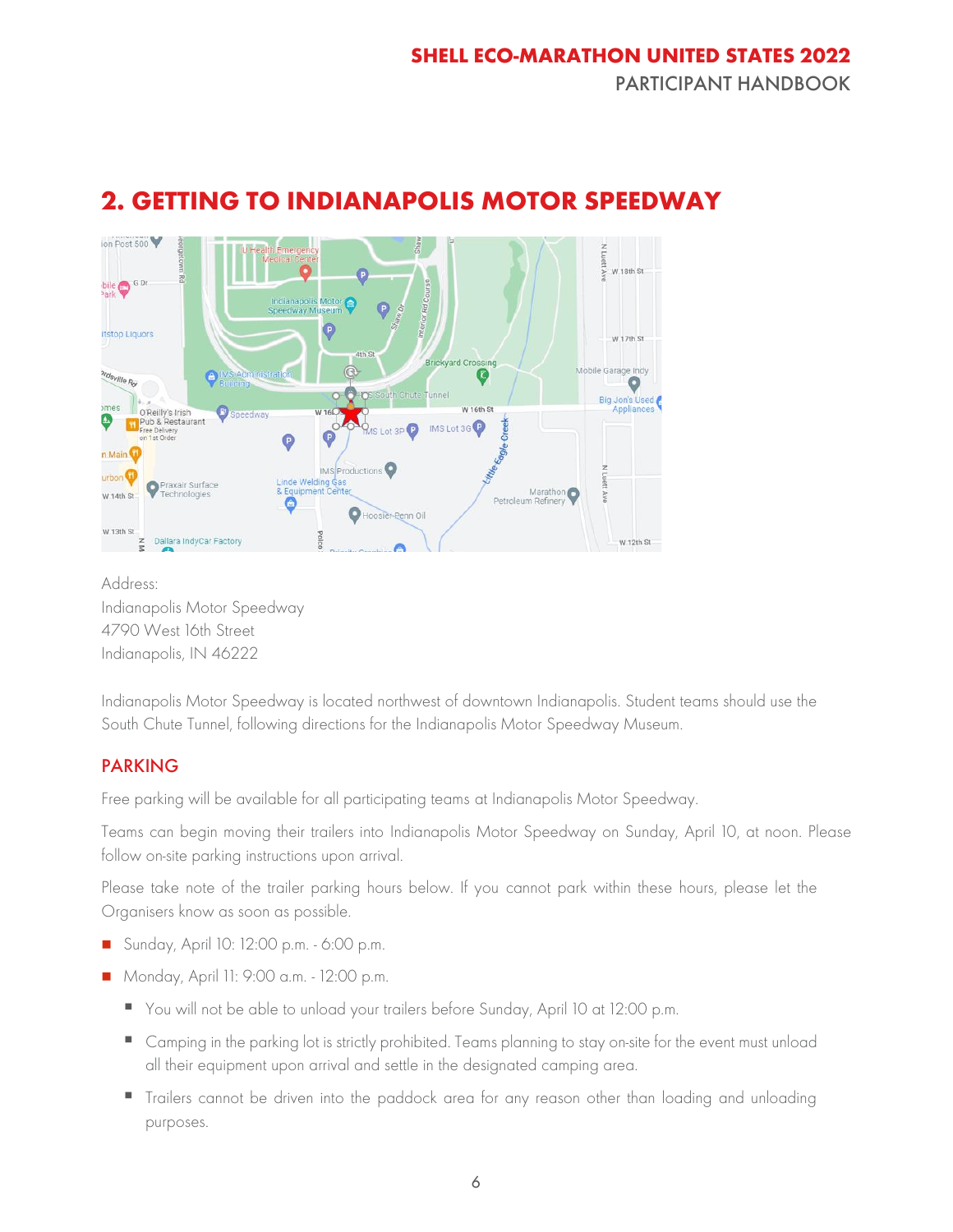# <span id="page-7-0"></span>**3. ACCOMMODATION AND FOOD**

### <span id="page-7-1"></span>**ACCOMMODATION**

#### **CAMPSITE**

Free, covered camping will be provided on-site at Indianapolis Motor Speedway.

Showers (separate for males and females) will be provided. Camping equipment will not be provided by the Organisers. Teams are encouraged to bring their own sleeping bags and tents. The indoor camping area is carpeted, but not padded, and we encourage campers to bring padding as needed. Please note Participants cannot sleep inside their own vehicles in the parking lot.

Access to the camping area will be limited to those camping there.

No one under 16 years of age is permitted to camp.

Please note spots will be assigned on a first-come, first-served basis after teams complete their check-in on site.

The campsite will be open from 12:00 p.m. on Sunday, April 13, until 09:00 a.m. on Thursday, April 14.

Please note that the Indianapolis Motor Speedway external gates are closed overnight, and Teams who are camping will not be able to leave the site between  $10:00$  p.m. and  $7$  a.m. for the duration of the event.

### HEALTH AND SAFETY

- No cooking allowed at the campsite.
- Do not use electrical heaters in the tents.
- There should be no consumption of alcohol or narcotics.
- Noise levels are to be kept to a minimum after 10:00 p.m.
- Drones are not allowed to be operated anywhere on the venue, including campsite and parking lot.
- Wear appropriate footwear at all times.
- Insect repellent and sun cream should be applied liberally.
- Medics and security staff will be available on site around the clock. Should you require medical assistance and the medical office appears closed, please inquire with security.

Breaches on any of the above rules may be subject to the penalties as laid out in Article 8 of the Shell Eco-marathon [2022 Global Rules, Chapter I.](https://base.makethefuture.shell/en_gb/service/api/home/shell-eco-marathon/global-rules/_jcr_content/root/content/document_listing/items/download_595134961.stream/1630485146156/38a7abe7331aaa24603d0e8b158565cc726ab78d/shell-eco-marathon-2022-official-rules-chapter-i.pdf)

#### **HOTELS**

<span id="page-7-2"></span>For Teams who prefer hotel accommodations, there are several hotels near Indianapolis Motor Speedway. Please note there are no special rates this year, Teams are welcome to do their own research and find the option that better suits their needs and budget.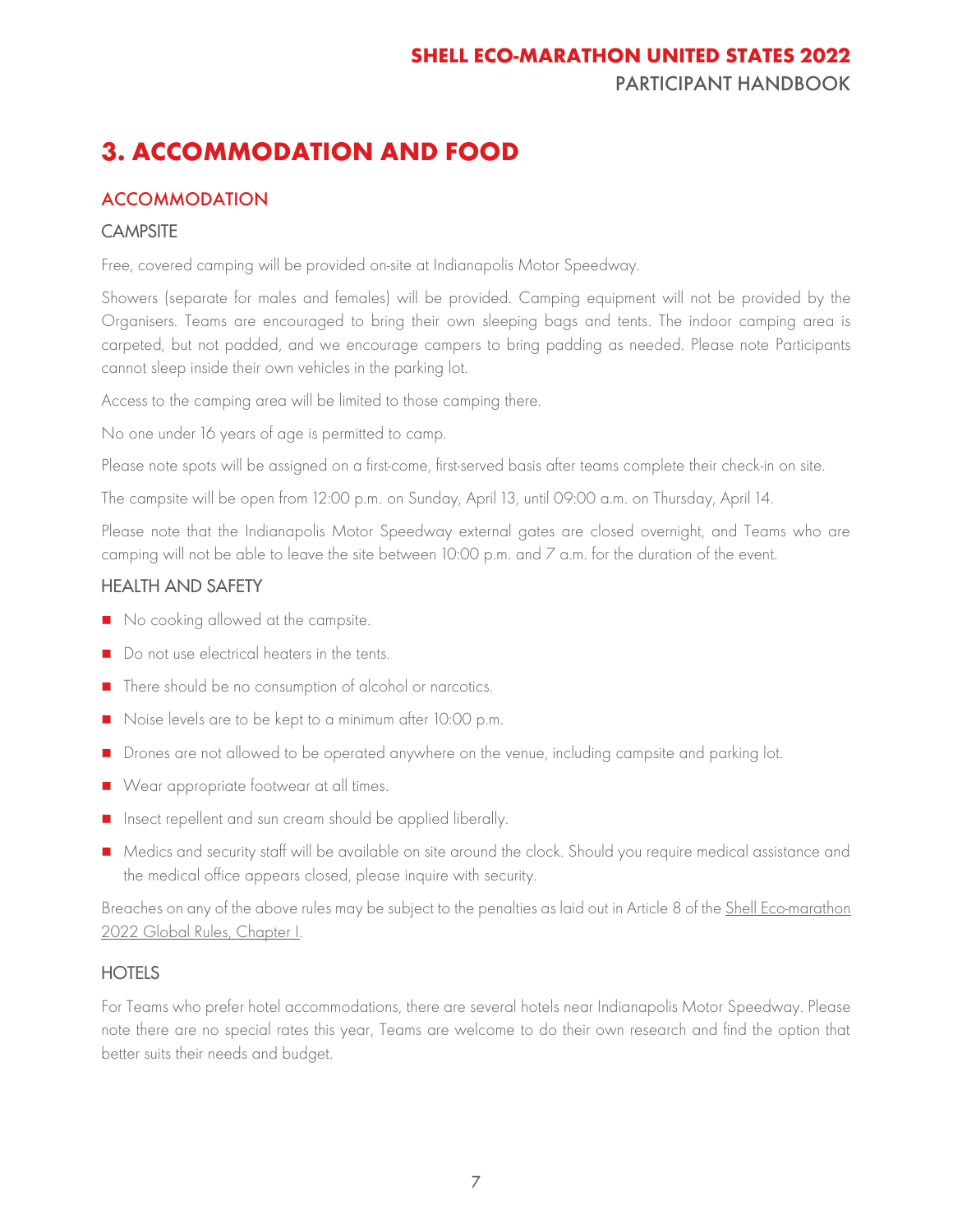### FOOD

Participants are responsible for purchasing all their meals. Indianapolis Motor Speedway food vendors will be open for breakfast, lunch, and dinner for the duration of the event.

<span id="page-8-0"></span>There are ATMs located on-site.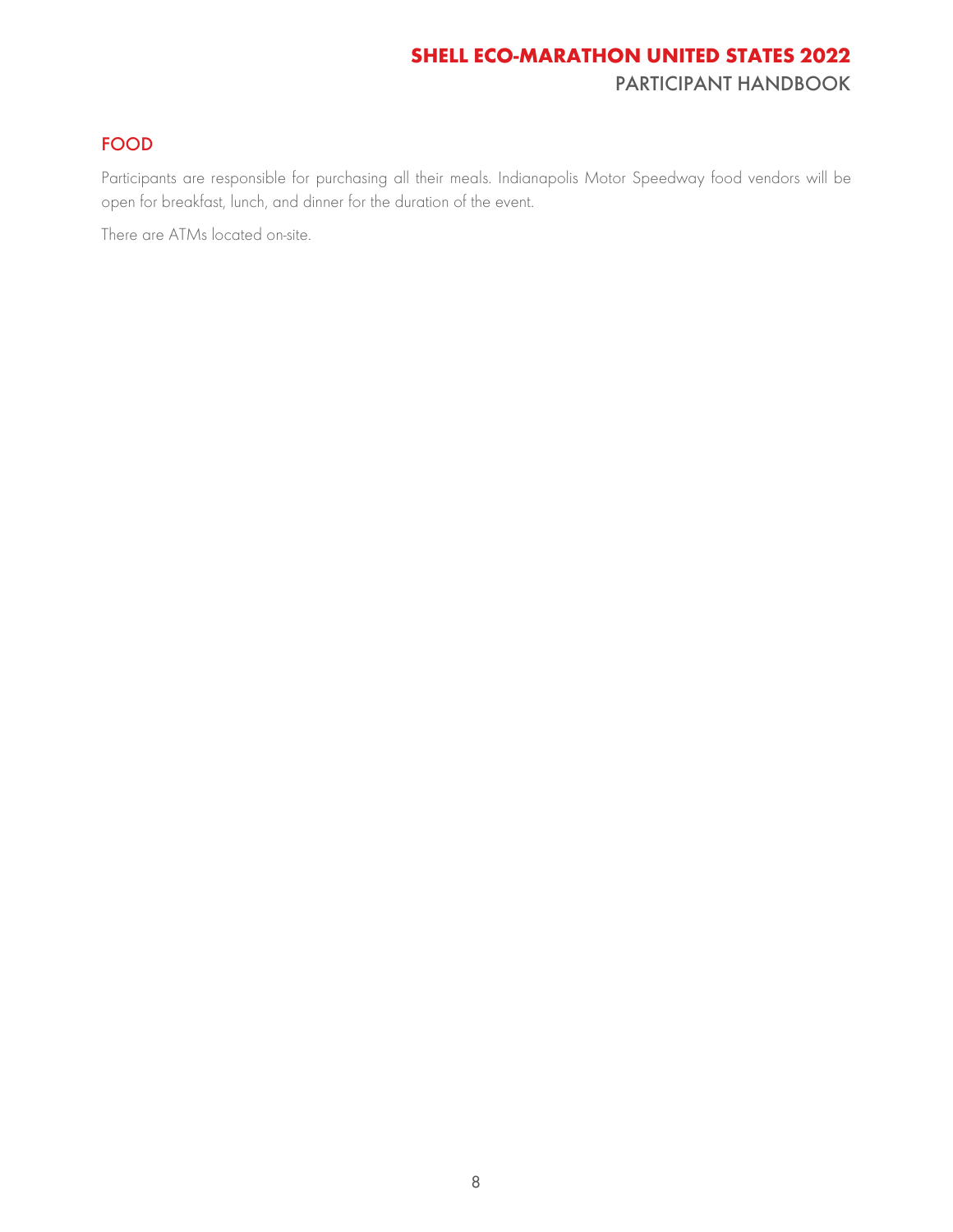# **4. CHECK-IN AND CHECK-OUT PROCEDURES**

### <span id="page-9-0"></span>CHECK-IN

- 1. Participant check-in will open at Indianapolis Motor Speedway on Sunday, April 10 at 12:00 p.m. (noon).
- 2. The entire Team must come to the check-in desk inside the Registration tent, adjacent to the event parking lot.
- 3. We will check with the Team Manager if the Team has correctly submitted all mandatory documents. We will issue participant badges, lanyards and camping wristbands (if applicable), as per the number of Participants currently present (up to 10 per Team), goodie bags (up to 10 per Team) and the Team checklist.
	- a. We will not be able to give out accreditation for members not yet present. They will need to collect their own accreditation upon their arrival.
- 4. After registration, all Team Members will be required to watch the safety video before unloading trailers and camping gear. After the safety induction, each Team Member will receive a wristband verifying the completion of the safety requirements.

### <span id="page-9-1"></span>CHECK-IN PROCESS FOR TECHNICAL INSPECTION

- 1. Each Team Manager, Driver(s), must report to the Pre-Technical Registration station located inside of the Technical Inspection area. At this station, the Team Manager, Driver(s), will be photographed and will receive a specific QR code.
- 2. Once step 1 has been completed, you are free to enter the Technical Inspection area. Before you approach the Inspection entrance your Team must be prepared as follows:
	- a. Complete vehicle with liquid fuel tanks near emptied;
	- b. Team must have a bound hard copy of their technical documentation;
	- c. Driver(s) must be present;
	- d. Team Manager must be present;
	- e. A maximum of three Team Members, including the Driver(s), are allowed to enter the inspection area to assist;
	- f. No carts or tool chests are permitted inside the inspection area, unless there is sound reason and only with the approval from the Organisers.
- 3. Finally, once a Team has completed their full inspection, the Team Manager must report to the Pre-Technical Registration area. If the vehicle is fully compliant with the rules, the Team will receive the Shell Eco-marathon 2022 technical and safety sticker to place on their vehicle. Without those stickers, team will not have access to the test track and main track for practice and competition.
- 4. Teams needing a re-check must first have a Team Member (no vehicle) approach the inspection entrance and inform the inspector which station they need for re-check. If the station is not overloaded with vehicles, you will be allowed to enter at that station rather than waiting in the primary inspection queue.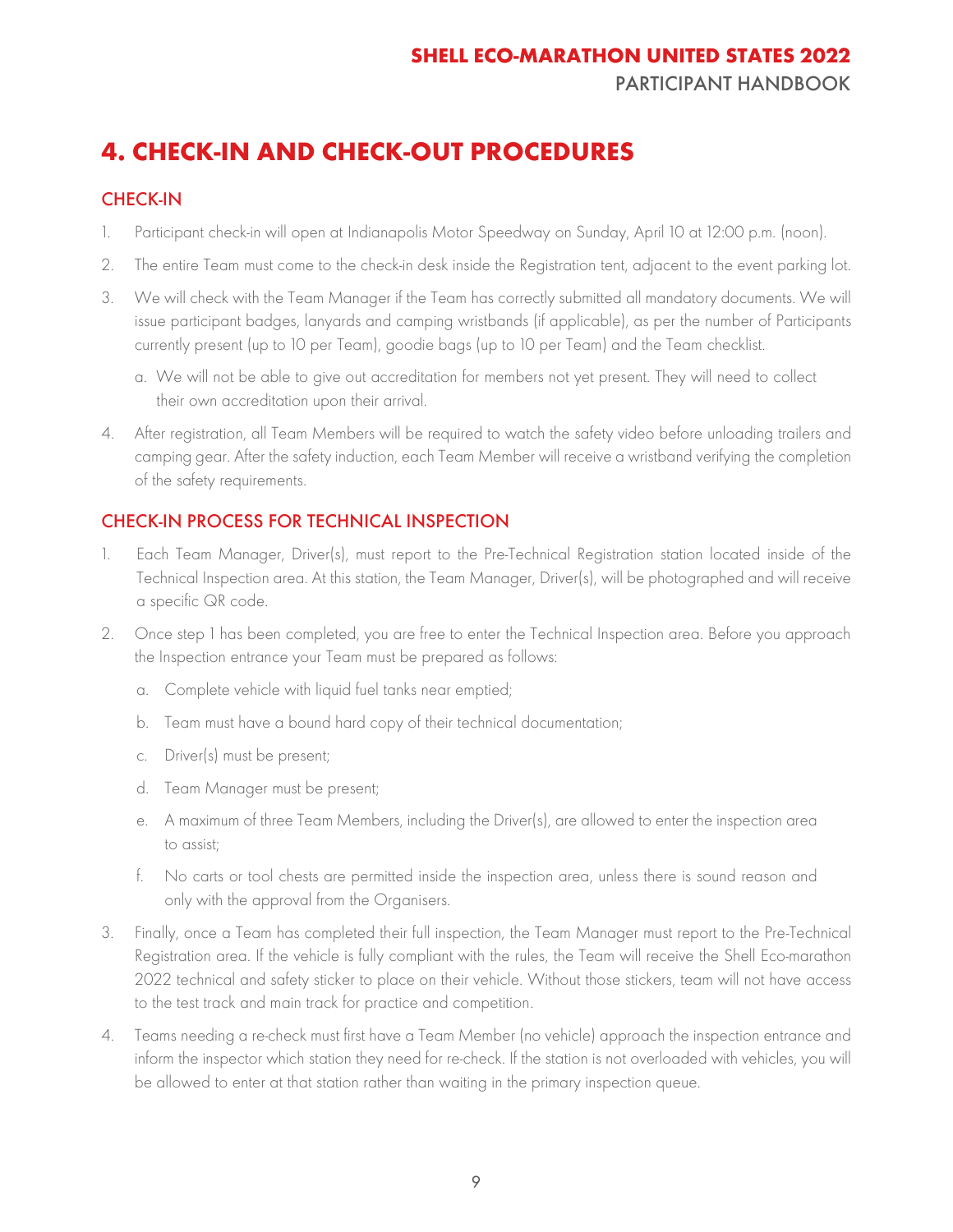### <span id="page-10-0"></span>PADDOCK AREA

Both the Prototype and the Urban Concept Paddocks are located in Garages A, B, and C. The Paddock Area will be open from 12:00 p.m. to 06:30 p.m. on Sunday, April 10. From April 11 - 13, the Paddocks will be open each day from 8:00 a.m.– 06:30 p.m. and will close permanently at 06:30 p.m. on Wednesday, April 13.

Teams will be assigned an individual garage space in the Paddocks tent measuring approximately 6.06m x 7.24m (19' 11" x 23' 9") per vehicle. Each Team will receive 10 paddock passes to access their individual paddock space.

Garage assignments will be issued to the Teams at check-in.

Each garage will be equipped with:

- Electrical outlets (American sockets)
- 4 Chairs
- 1 Table
- Wi-Fi available at the venue



### <span id="page-10-1"></span>IMPORTANT INFORMATION ON-SITE

- Participant Information Desk: All questions on-site can be directed to the Participant Information desk, located in the Paddock Area.
- Screens around the Information Desk will show important information daily, including the track schedule.

Note: The Event Organisers reserve the right to make any changes in the venue. If you have any questions, please check at the Participant Information Desk.

### <span id="page-10-2"></span>PARTICIPANT CHECK-OUT

Please follow these steps for your Team's check-out:

- 1. Ensure all materials, vehicles and Team Members have vacated the Paddock Area by 6:30 p.m. on Wednesday, April 13. All Participants camping onsite and their belongings must be out of the Campsite by 9:00 a.m. on Thursday, April 14.
- 2. All Teams must return their vehicle transponders to the technical inspection registration desk by 4:00 p.m. on Wednesday, April 13.
- 3. Joulemeters must be returned to the Battery Electric Vehicle Tech Inspection Station by 4:00 p.m. Wednesday, April 13.
- 4. Hydrogen fuel tanks must be returned to the Hydrogen Tech Inspection Station by 4:00 p.m. Wednesday, April 13.
- 5. Telemetry equipment must be returned to the Telemetry Tech Inspection Station by 4:00 p.m. Wednesday, April 13.
- 6. Teams will be financially responsible for any Shell Eco-marathon equipment not returned.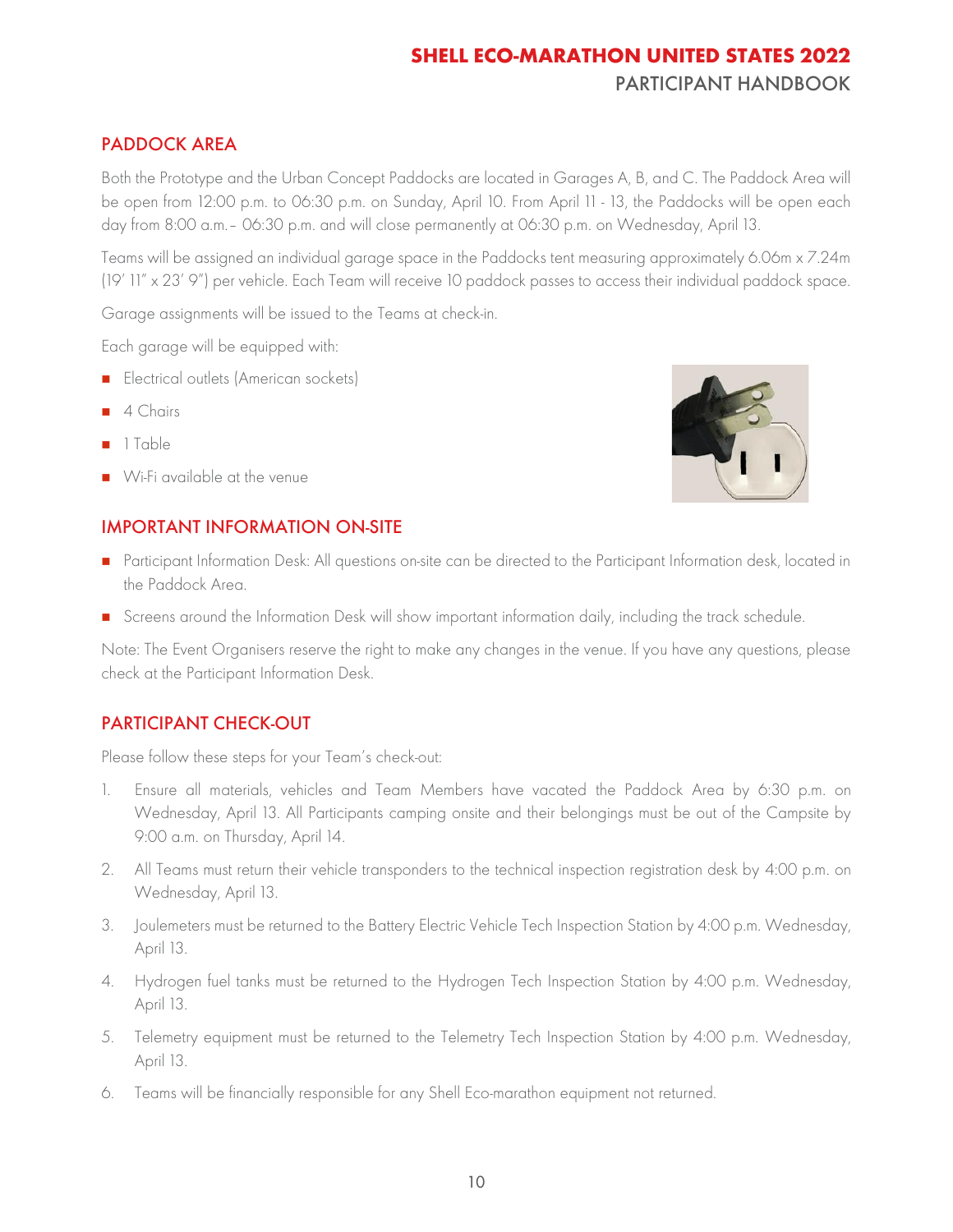- 7. All commercially shipped vehicles and containers must leave Indianapolis Motor Speedway on Thursday, April 14. Be sure to arrange return shipment of your vehicle in advance of the competition. Teams must pack up their vehicles and leave the shipping paperwork with the freight manager. Remember this paperwork must be completed prior to your departure from Indianapolis.
- 8. Label all shipping crates with required return shipping information and complete the Dangerous Goods requirements (above). Air freighted crates will be physically inspected prior to departure.
- 9. The shipping companies can pick up the vehicles between 9:00 a.m. and 3:00 p.m. on Thursday, April 14.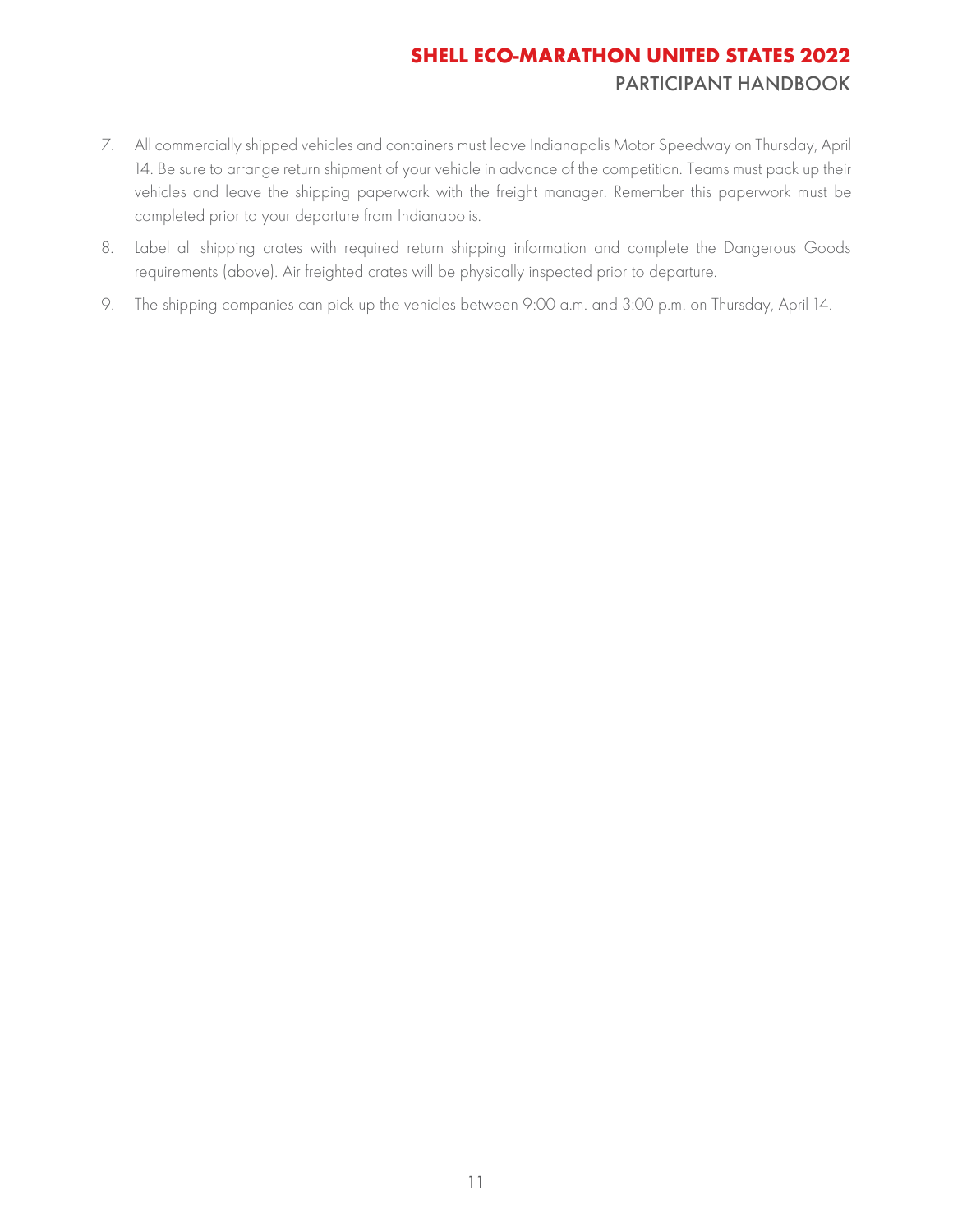# <span id="page-12-0"></span>**5. SAFETY**

Safety is a top priority for Shell. Please comply with the following instructions. They must be strictly followed.

### <span id="page-12-1"></span>IN THE PADDOCK AREA

- Individual safety protection materials (goggles, gloves, etc.) are mandatory while working on your vehicle.
- Use tools (drills, etc.) with extreme care. Ensure that you have read the operating instructions for any tools carefully and respect these instructions to the full extent. Should any of the tools break, return them to the manufacturer/authorised dealer – do not try to repair them yourself.
- Welding is forbidden within the Paddock area. All welding and metal grinding must be done in the designated welding area. Teams are not permitted to bring their own welding equipment with them.
- Exercise extreme caution when handling flammable products such as fuels and solvents. Naked flames are not allowed within the Paddock area.
- For more information, please check the Official Rules. Penalties for infraction can include your Team's disqualification.
- Р NO UNATTENDED USE CAUTION<br>WHEN WORKING<br>WITH HEAT SOUR( OR **OVERNIGHT**<br>RATTERY CHARGING **USE BATTERY BAG FIRE BLANKET WHEN CHARGING LITHIUM BATTERIES** NO SMOKING NEAR<br>FLAMMABLE PRODUCTS CTRICAL EQUIPMENT ALVVAYS WEAR<br>PROTECTIVE EQUIPMENT  $\bullet$
- The Safety Team will be on hand to provide advice and guidance and to monitor compliance.

■ Every day, mandatory briefings for all Drivers and Team Managers will take place at the time stipulated in the event schedule (location to be confirmed on-site). These briefings include a review of all safety issues that need to be observed on and around the track. Do not forget to have your wristband scanned to confirm your participation. Without this, you will not be allowed to access the track that day.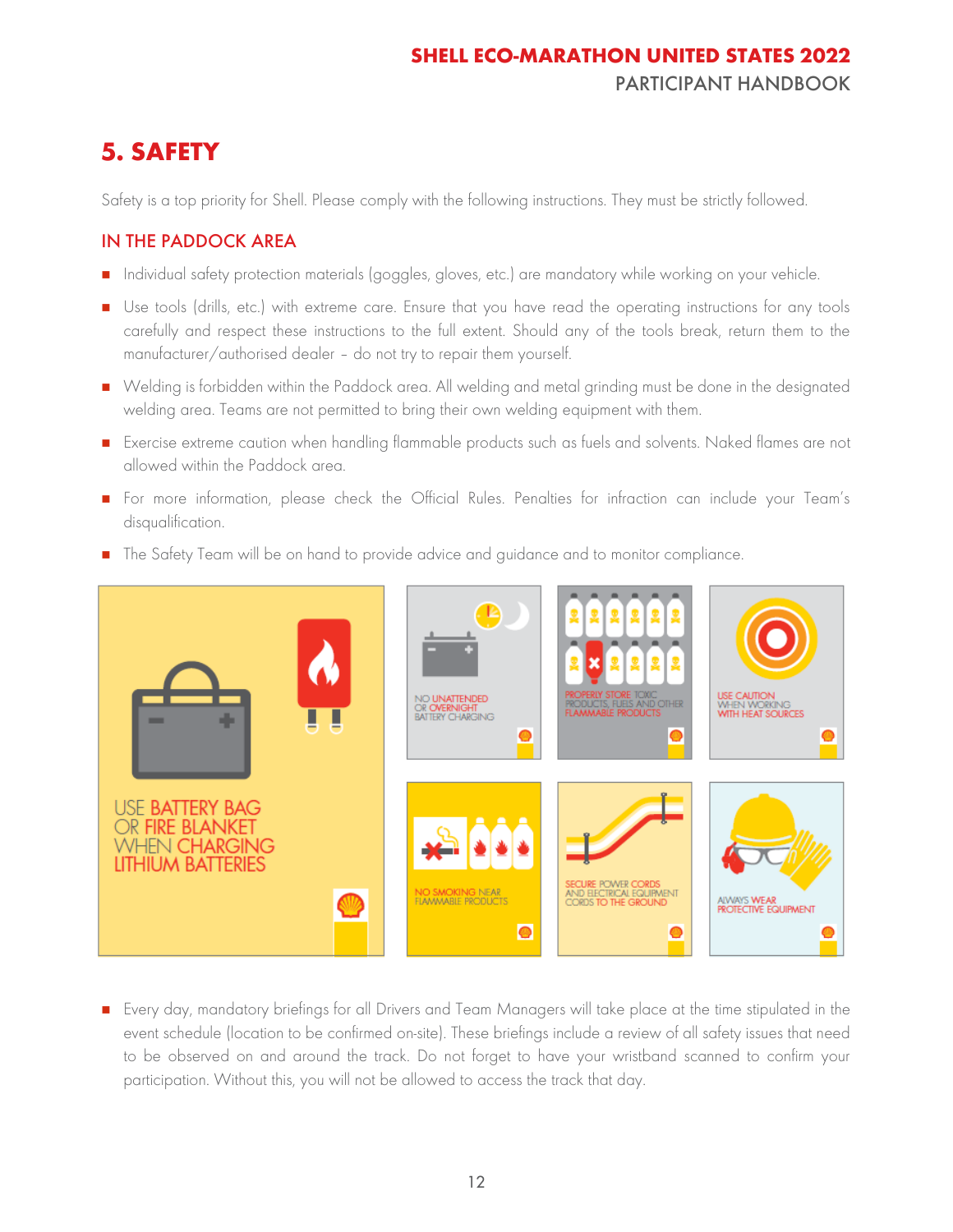For your safety, respect these rules during Shell Eco-marathon United States 2022:

| $\begin{bmatrix} 2z \\ 2z \\ 2z \end{bmatrix}$ | Make sure to get plenty of rest before traveling to Indianapolis. Take turns driving and avoid<br>distractions while on the road.                                                                                                                         |
|------------------------------------------------|-----------------------------------------------------------------------------------------------------------------------------------------------------------------------------------------------------------------------------------------------------------|
|                                                | In case of alarm (siren, loudspeaker), evacuate the area. Go to the nearest exit of the<br>Paddocks or the track. Do not return until it is announced that it is safe to do so.                                                                           |
| H                                              | 24-hour ambulance service will be available in front of the Medical Center beginning at 12<br>p.m. on April 10 and staffed until 9 a.m. on April 14.<br>In case of an incident or accident, call the medical support number at<br>+1 917-912-3022 OR 911. |
|                                                | Never walk on the track (except during the track walk around), on the safety lane or in<br>restricted areas.                                                                                                                                              |
|                                                | Do not smoke in the paddocks, near the student garages or throughout the venue. Smoking is<br>only permitted in the designated areas at Indianapolis Motor Speedway.                                                                                      |
|                                                | Beware of moving vehicles (Prototypes, Urban Concepts, forklift engines, service vehicles,<br>etc.                                                                                                                                                        |
|                                                | Pay attention to pedestrians at all times when moving or driving vehicles. Driving is only<br>permitted on designated roads.                                                                                                                              |
|                                                | Any questions? Please visit the registration desk inside of Indianapolis Motor Speedway.                                                                                                                                                                  |

THE ON-SITE EMERGENCY NUMBER IS +1 917-912-3022 OR 911.

### <span id="page-13-0"></span>FIRST AID

- 24-hour ambulance service will be available in front of the Medical Center beginning at 12 p.m. on April 10 and staffed until 9 a.m. on April 14.
- The Team Manager takes responsibility for his/her Team Members:
	- Contact person for the hospital and the First Aid Center
	- **E** Supervisor at the hospital
	- Supervisor for bringing the Team Member back to Indianapolis Motor Speedway

### COVID-19

We are continually monitoring the COVID-19 Situation. Controls will be in place on site which are appropriate to the risks in the local area at the time of the event, but teams should come prepared to follow the site rules which may include masking and social distancing.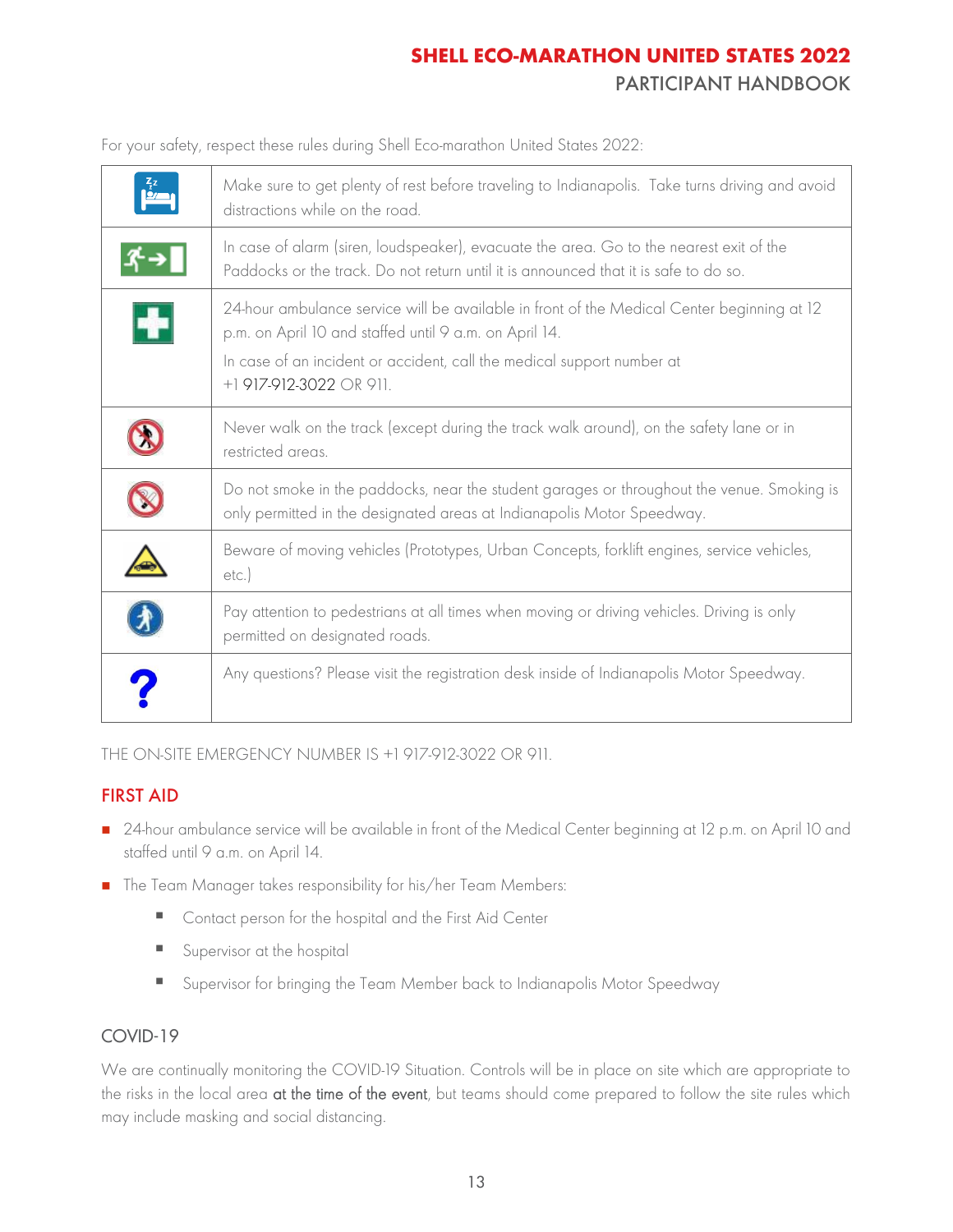# <span id="page-14-0"></span>**6. COMPETITION**

### <span id="page-14-1"></span>THE TRACK

For the attempt to be valid, a vehicle must complete 4 laps in a maximum time of 40 minutes for a total distance of 10 miles (16 km). The time requirement for Prototype and Urban Concept vehicles is the same.

Note: the distance and time is subject to change based on the completed track configuration. Teams will be updated during the driver's briefings.

### <span id="page-14-2"></span>FLAGS ON THE TRACK



CHECKERED FLAG End of race, arrival at finish line



YELLOW FLAG Danger on track No passing allowed

### <span id="page-14-3"></span>TOWING OF VEHICLES

In the event of a breakdown Drivers shall:



GREEN FLAG Track access is authorized



RED FLAG Mandatory stop under the orders of race management

- If possible, clear the track by steering your vehicle to the left. Track marshals will be available to help you move your vehicle if unable to steer to the left. The marshals will transport the vehicle to an off-track area where your Team can collect the vehicle.
- There will be a designated drop-off point for all towed vehicles. Teams can retrieve their vehicle there. The dropoff area will be identified during the Driver's Briefing Meetings. Otherwise, you and your Team will need to bring your vehicle back to the Paddock area by your own means.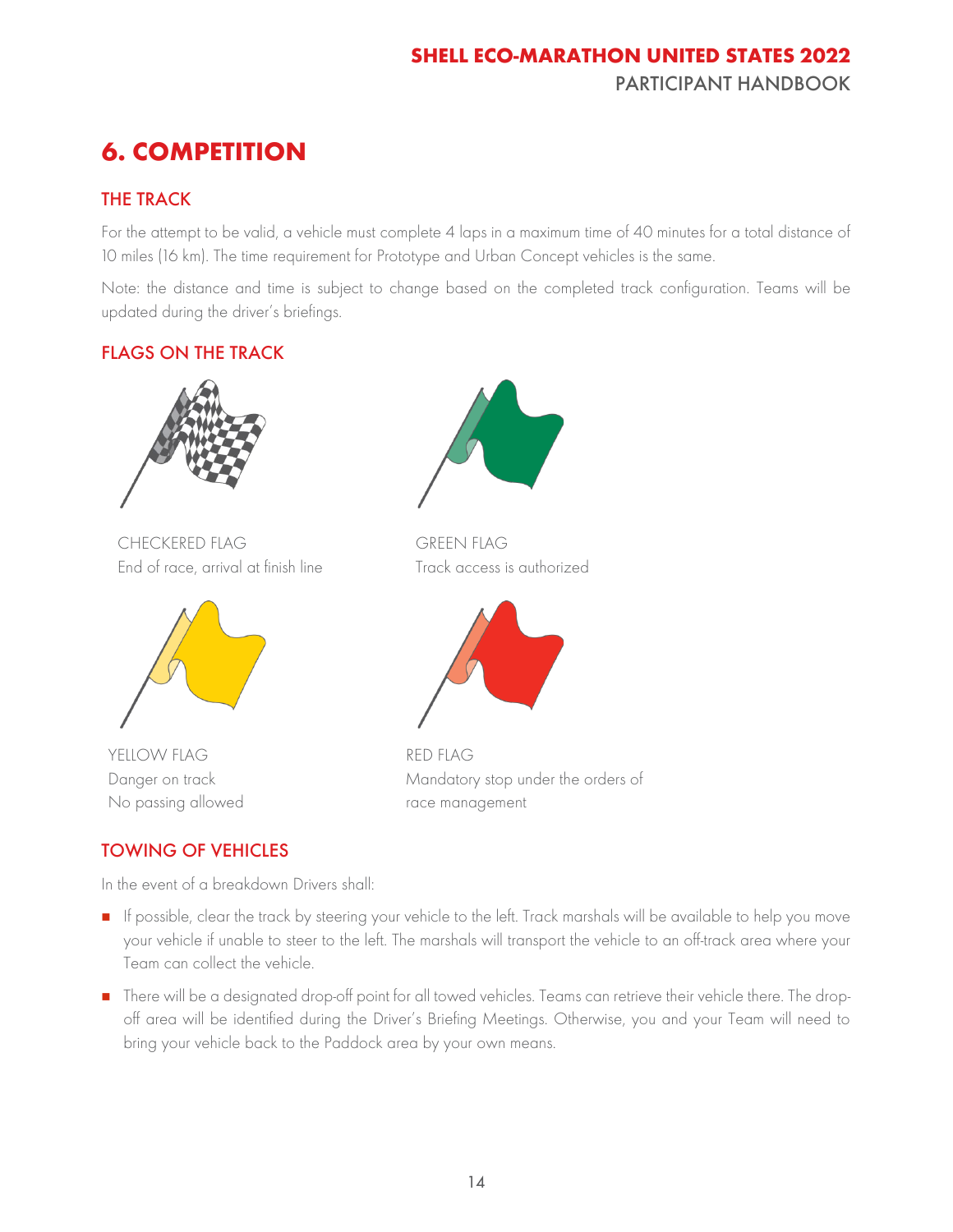# <span id="page-15-0"></span>**7. TENTATIVE EVENT SCHEDULE**

The final schedule for the day will be confirmed every morning during the mandatory Technical briefing. The Organisers reserve the right to change this schedule.

#### SUNDAY, APRIL 10, 2022

| $12:00$ p.m.              | Campsite opens                   |
|---------------------------|----------------------------------|
| $12:00$ p.m. - 05:00 p.m. | Participant Check-in open        |
| $12:00$ p.m. - 06:30 p.m. | Paddock Area open                |
| $06:00$ p.m. - 07:00 p.m. | Opening ceremony and Group photo |

#### MONDAY, APRIL 11, 2022

| 08:00 a.m. - 06:30 p.m.    | Paddock Area open                                           |
|----------------------------|-------------------------------------------------------------|
| 08:00 a.m. - 12:00 p.m.    | Participant Check-in open                                   |
| 08:00 a.m. - 06:00 p.m.    | Technical Inspection open                                   |
| 09:00 a.m. - 11:00 p.m.    | Track Walk                                                  |
| $01:00$ p.m. $-05:00$ p.m. | Participant Information Desk open                           |
| $01:00$ p.m. $-01:45$ p.m. | Mandatory Technical Briefing for Teams Managers and Drivers |
| 02:00 p.m. - 04:00 p.m.    | Track open for Prototype Practice Only                      |
| 04:00 p.m. - 06:00 p.m.    | Track open for Urban Concept Practice Only                  |

#### TUESDAY, APRIL 12, 2022

| 08:00 a.m. - 6:30 p.m.     | Paddock Area open                                           |
|----------------------------|-------------------------------------------------------------|
| 08:00 a.m. - 08:30 a.m.    | Mandatory Technical Briefing for Teams Managers and Drivers |
| 08:00 a.m. - 05:00 p.m.    | Participant Information Desk open                           |
| 08:00 a.m. - 12:00 p.m.    | Technical Inspection open                                   |
| 09:00 a.m. - 10:30 a.m.    | Track open for Urban Concept Practice Only                  |
| 10:30 a.m. - 12:00 p.m.    | Track open for Prototype Practice Only                      |
| 12:00 p.m.                 | Technical Inspection permanently closed                     |
| $01:30$ p.m. $-04:30$ p.m. | Urban Concept Competition                                   |
| 04:30 p.m. - 06:00 p.m.    | Prototype Competition                                       |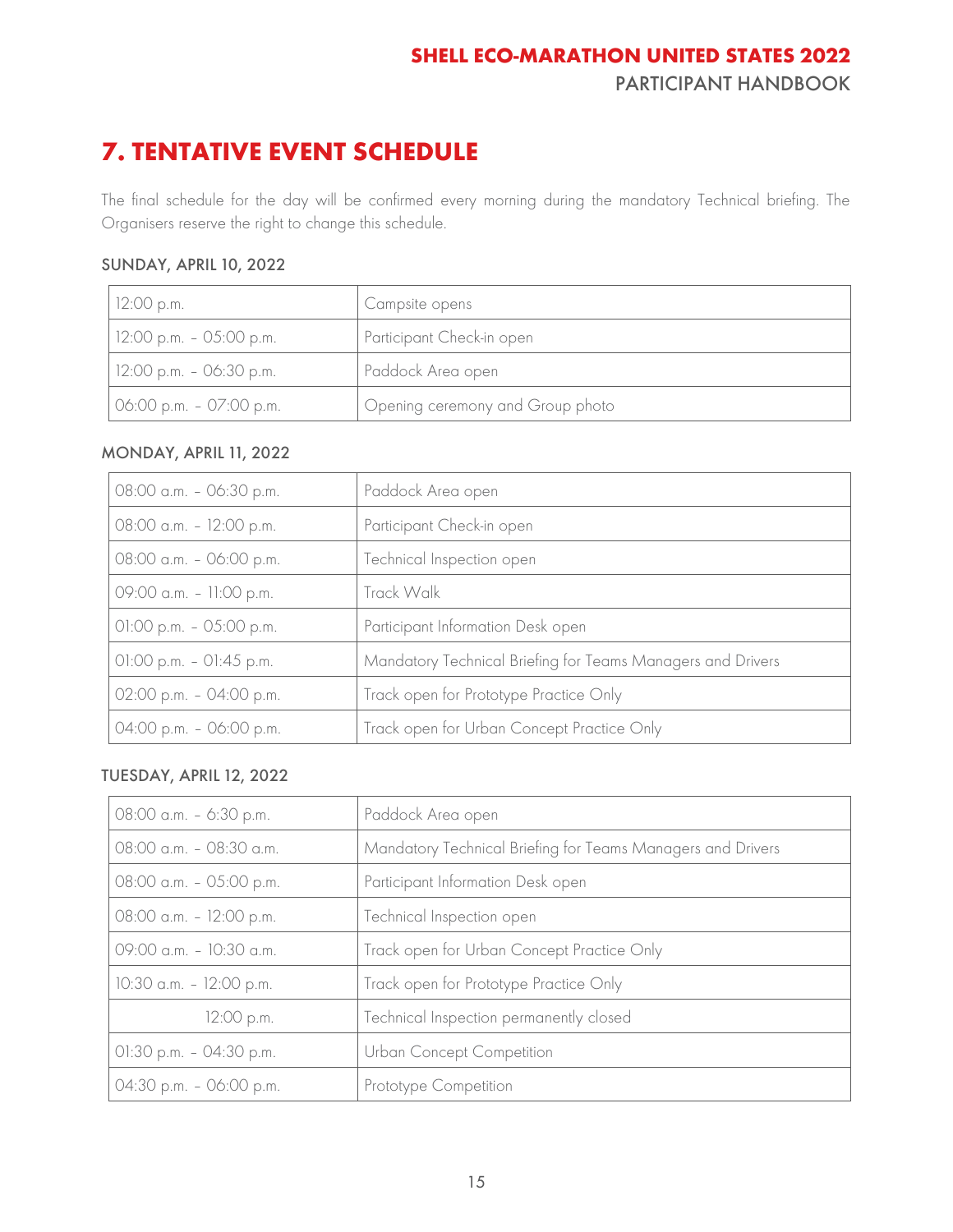#### WEDNESDAY, APRIL 13, 2022

| 08:00 a.m. - 06:30 p.m.    | Paddock Area open                                           |
|----------------------------|-------------------------------------------------------------|
| 08:00 a.m. - 08:30 a.m.    | Mandatory Technical briefing for Teams Managers and Drivers |
| 08:00 a.m. - 03:00 p.m.    | Participant Information Desk open                           |
| 09:00 a.m. - 10:30 a.m.    | Urban Concept Competition                                   |
| 10:30 a.m. - 01:00 p.m.    | Prototype Competition                                       |
| $01:30$ p.m. $-02:00$ p.m. | Regional Championship Practice Runs                         |
| 02:00 p.m. - 03:30 p.m.    | Prototype Competition                                       |
| 04:00 p.m. - 04:30 p.m.    | Regional Championship Final Competition                     |
| 05:00 p.m. - 06:00 p.m.    | Awards Ceremony                                             |
| 06:30 p.m.                 | Paddock Area permanently closed                             |

#### THURSDAY, APRIL 14, 2022

| 79:00<br>.a.m | Campsite permanently closed |
|---------------|-----------------------------|
|---------------|-----------------------------|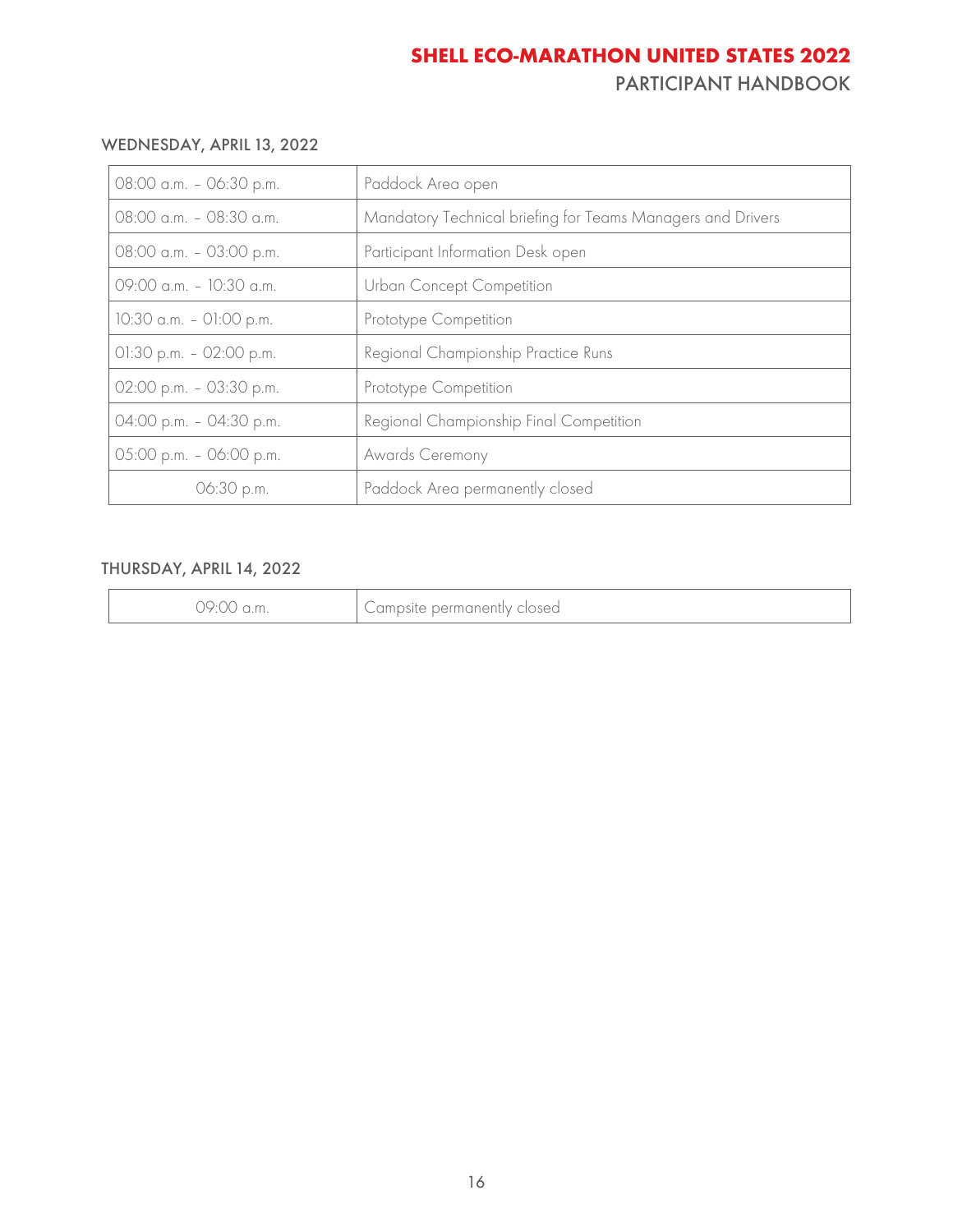# <span id="page-17-0"></span>**8. AFTER THE COMPETITION**

### <span id="page-17-1"></span>AWARD PAYMENTS

The Event Organisers will use the bank details provided in Phase 3 registration in order to arrange payment for the winning Teams following the Event.

### <span id="page-17-2"></span>RESULT CERTIFICATES

Teams will be able to download their Result Certificates in the [Registration system](http://www.shell.com/energy-and-innovation/shell-ecomarathon/for-participants/team-registration.html) in the week following the competition. Teams who have not passed Technical Inspection will NOT receive a certificate.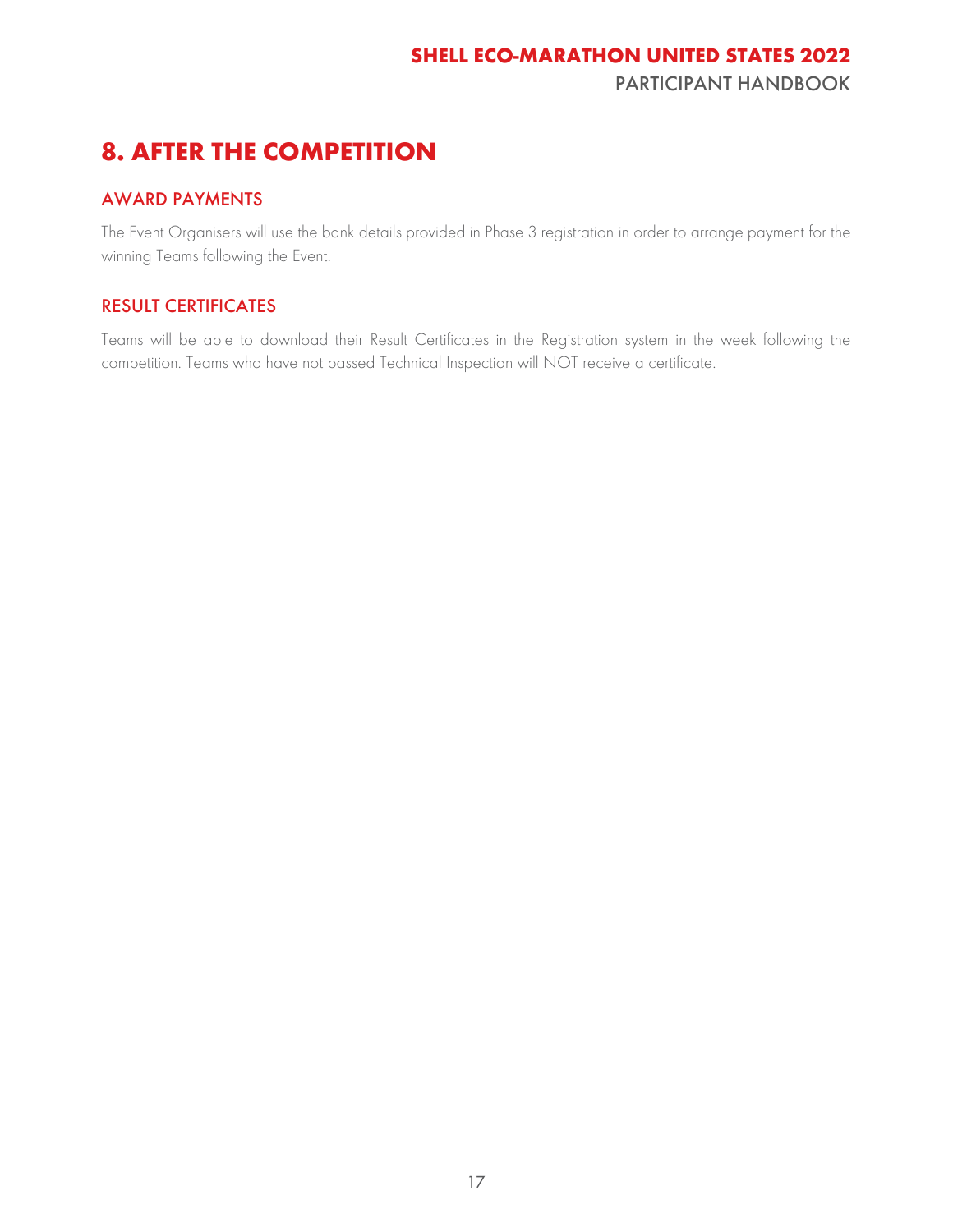# <span id="page-18-0"></span>**9. WHO'S WHO**

The following table provides an overview of the Shell Eco-marathon United States 2022 Organisers and their roles and responsibilities.

| <b>WHO'S WHO</b>                           | <b>DETAILED RESPONSIBILITIES</b>                                                                                                                                                                           |
|--------------------------------------------|------------------------------------------------------------------------------------------------------------------------------------------------------------------------------------------------------------|
| Student Ligison<br>Priscila Gerhard        | Arrival to departure care<br>Contact for any questions (at the Student Information Desk in the<br>Paddock area)                                                                                            |
| <b>Technical Director</b><br>Gilles Vanier | Oversee the entire technical operation for Shell Eco-marathon<br><b>United States</b>                                                                                                                      |
| Safety<br>Kirsteen Meldrum                 | Accountable for event Safety & Risk Management<br>Ensure enforcement of Safety Rules (e.g. on/off track, campground<br>& student paddock area)<br>• Point of contact for Safety-Related concerns/questions |
| Race Director<br>Rob Johnson               | Ensure safety on track and on start and finish area<br>Ensure respect of the on-track rules for fair competition<br>• Manage the rescue vehicle on track<br>• Oversee entire Track operation               |